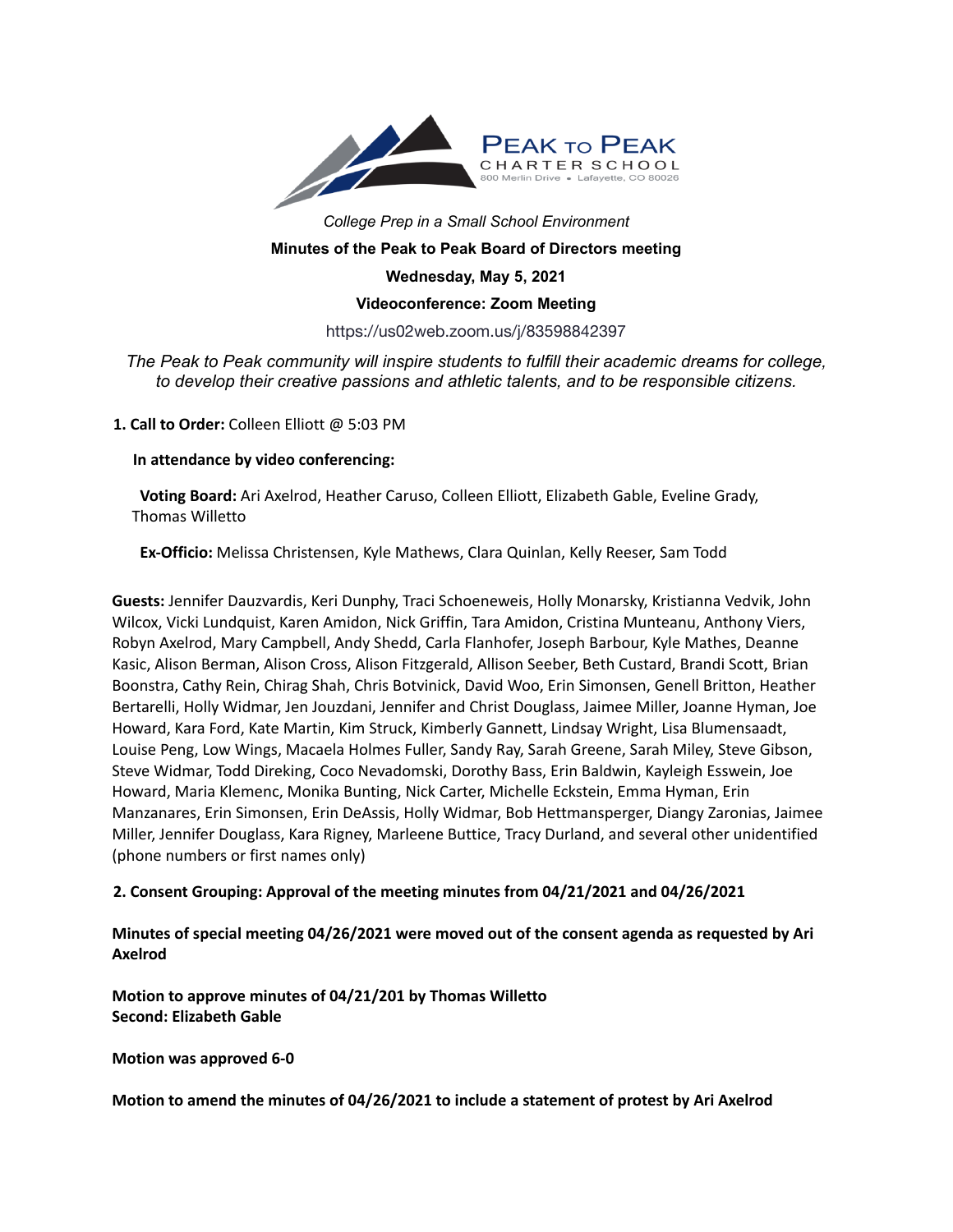#### **Second by Colleen Elliott**

Discussions:

- Statement of protest should not be included in the minutes as the statement impugned character and violated directly P2Ps conflict of interest policy.
- Statements of protest should not be retroactively added to minutes.
- Forwarded email by the board secretary to the board president with regards to minutes is not in violation of the Colorado Open Meetings Act.

#### **Motion was not approved: 0-1-5**

| Yay | <b>Abstain</b> | Nay                                                                                                                         |
|-----|----------------|-----------------------------------------------------------------------------------------------------------------------------|
|     | Ari Axelrod    | <b>Heather Caruso</b><br><b>Colleen Elliott</b><br><b>Elizabeth Gable</b><br><b>Eveline Grady</b><br><b>Thomas Willetto</b> |

## **Motion to approve the minutes of the special meeting from 2021-04-26 by Eveline Grady Second by Heather Caruso**

#### **Motion was approved: 5-1-0**

| Yay                                                                                                           | <b>Abstain</b> | <b>Nay</b>               |
|---------------------------------------------------------------------------------------------------------------|----------------|--------------------------|
| <b>Heather Caruso</b><br>Colleen Elliott<br><b>Elizabeth Gable</b><br><b>Eveline Grady</b><br>Thomas Willetto | Ari Axelrod    | $\overline{\phantom{0}}$ |

#### **3. Public Comments**

Nick Griffin: Shared that he is a 7th grader at P2P and has attended the school since kindergarten. He shared that he warmly welcomed the new secondary schedule which will no longer have 1-8 days on Mondays.

Cristiana Munteanu: Asked for increased transparency and respect of parental rights. Questioned why the board hasn't been more forceful in reprimanding a violation of federal law (student climate survey) and that it took her three months to access the 5th grade sex education curriculum. Reminded the board that parents have a right to opt their children out of surveys. Asked for better communication and transparency with regards to hired communication support. Encouraged the board to not discount the findings of the accountability survey. Asked the board to be more inclusive of all voices and improve its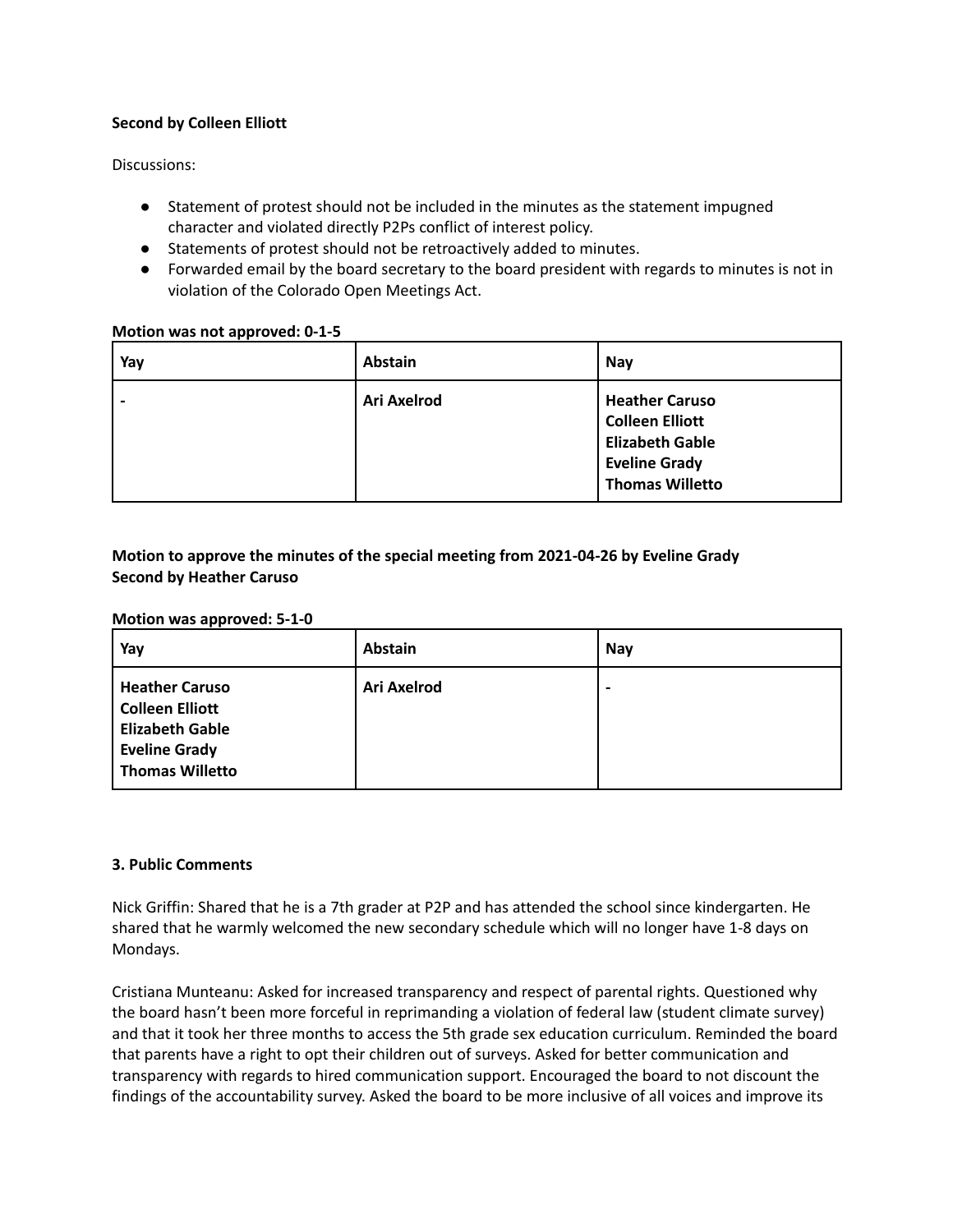communication with stakeholders.

Anthony Viers: Shared that he goes by a Facebook alias TonyTheDuce and that he engaged in a Facebook conversation on the FB P2P parent engagement network the week prior. After that exchange, someone created a fake email address using his alias. Harassing emails were sent from [tonytheduce1@protonmail.com](mailto:tonytheduce1@protonmail.com) to P2P staff and board members targeting the spouse of a board member. Whoever did this engaged in online bullying and had access to board and staff emails that are not readily available online. This is online bullying and he shared his deep concern that someone in our community would commit such a slanderous attack.

Robyn Axelrod: Complained that Colleen Elliott and the P2P board defamed her and spread lies. She shared that the board president bullied her because she asked for the results of an illegal survey. Stated that the board should be ashamed of themselves.

Colleen Elliott: Reminded the public to respect the public comments code of conduct. Reminded the public that this agenda item is not an opportunity to launch specific complaints against individuals and that proper pathways should be used to file a complaint.

Ari Axelrod: Was seeking redress and wanted to use the public comment time for a comment.

Colleen Elliott: Noted that Ari Axelrod was speaking out of order and asked for the next public speaker to proceed.

Mary Campell: Shared that the ongoing discussions around members of our community and their identities has caused many staff members to question their ability to continue to work at P2P if it becomes a place that is not supportive of all students and families. Many students are distraught due to the current rhetoric. Reminded board members that they are expected to establish good working relationships with administrators and staff and that they are to model character in every situation. Asked the board to remove the agenda item 'board concerns' from the bylaws as it opens the door to bypassing proper communication channels and does not allow for the public or staff to properly prepare for board meetings. Shared that many staff members had received harmful emails from an anonymous email address disparaging members of our community - asked for that behavior to stop. Thanked the board president for bringing light to recent events that have distracted from the mission of the school. Encouraged future board members to not get involved in the minutia and day to day operations of the school.

Andy Shedd: Commented on the importance of knowing about problems that our students are facing in order to address them and the importance of the climate survey. Wanted to remind everyone that students equipped with phones and technology are already relying on each other and the internet for information that they are not getting from their families or school. They worry about issues of identity, diversity, safe bodily choices whether the school or families are involved or not. By asking questions anonymously, without collecting student names or emails, the school is able to assess what issues are facing the wider school community or certain groups of students. The survey helps the professionals know about increased rates of mental health concerns, suicide etc and helps build a safe and inclusive environment. Added that administrators had apologized and taken corrective action with regards to giving parents advance notice and consent for surveys and that efforts to characterize the administration of the survey as a pattern of deceit is inaccurate.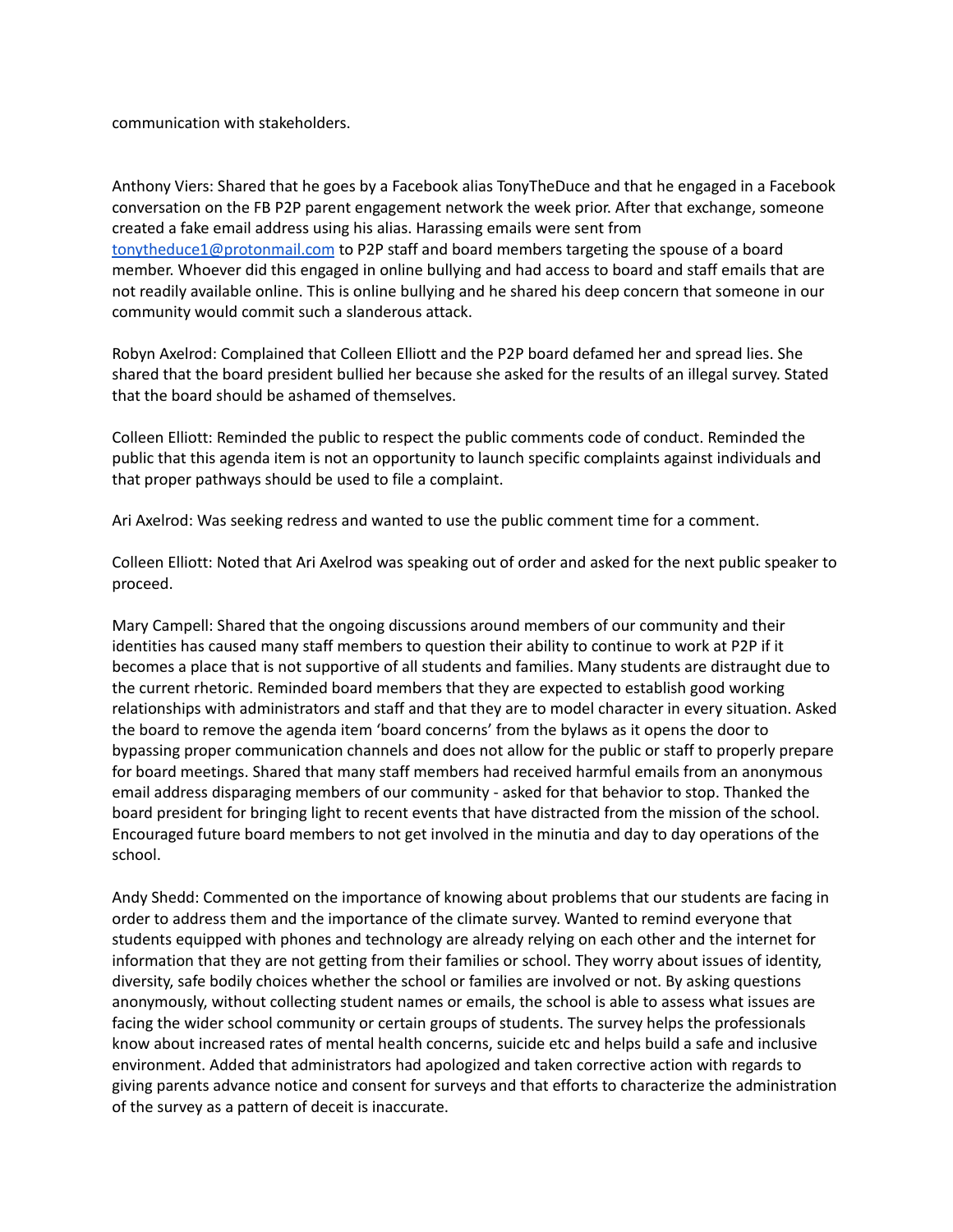Carla Flanhofer: Thanked her students for their resiliency and engagement throughout this year. Expressed her deep appreciation for the support and efforts of the administration in navigating a tough year with no right answers or solutions. Thanked the board chair for the clear communication about the survey issue and for the administration's efforts to continue to use this data to grow while gaining consent in the future. The intent of these surveys is to always better support our students. The data can inform the school's efforts and programming in important ways to ensure all students have equal access to a positive educational experience. Thanked the administration to prioritize equity work and encouraged the community to read updates about the work in the Friday Digest. Reminded the community about best social media and email practices. Recent online behavior from some in the community have usurped communication pathways, spread misinformation and have been causing real fear, harm and disruption in our community. Whether in social media posts to publicly accessible sites or in targeted emails, this behavior does not model to our students the character education we promote at P2P nor does it foster the positive, celebratory community that we know creates a healthier environment for our students. Implored the community to refrain from online behavior that distracts from our mission.

Joseph Barbour: Echoed everything that Carla Flanhofer said. Thanked the ELT and the incredible work they have done this year. Shared that it's hard to imagine all the difficult decisions that had to be made during this pandemic year. Expressed deep concerns he has as the only minority teacher at the school and shared that he feels fear for his job. He shared his shock and disbelief by some of the behavior that was on display at todays' meeting. He shared that teachers are standing firmly behind their administrators (ELT).

Tara Amidon: Expressed her gratitude as a graduating senior to the P2P staff and leadership for consistently centering student well-being and health as they faced all but impossible decisions this year. This has been an incredibly tough year, but throughout it was clear to her that P2P did everything it could to keep students engaged and learning while prioritizing their mental and physical health. Shared that she will begin a program in public health and international affairs at Lafayette College. Believes that her classroom experience where she had discussion about controversial topics with people who didn't share her opinions challenged her preconceived ideas and values and that she learned the most when made uncomfortable with what she thought she knew. In light of the conversations happening about divisiveness in our community she shared her experience as part of P2P's Ethic Bowls team where every year the team made it their practice to ask themselves the question 'how would a reasonable person disagree with me'. She shared her hope that as she leaves P2P the community will offer dignity and show respect toward each other and continue to keep what's best for all students as the top priority.

Kyle Mathes: Thanked the ELT and Board of directors for last year's work. He shared his concern that the school has a Board member who has used a proxy CORA request. It's unethical to use those methods. Mr. Mathes called for the resignation of Ari Axelrod. He shared a concern that educational funds may have been misused illegally.

Colleen Elliott: Reminded the public to respect the public comments code of conduct. Reminded the public that this agenda item is not an opportunity to launch specific complaints against individuals and that proper pathways should be used to file a complaint.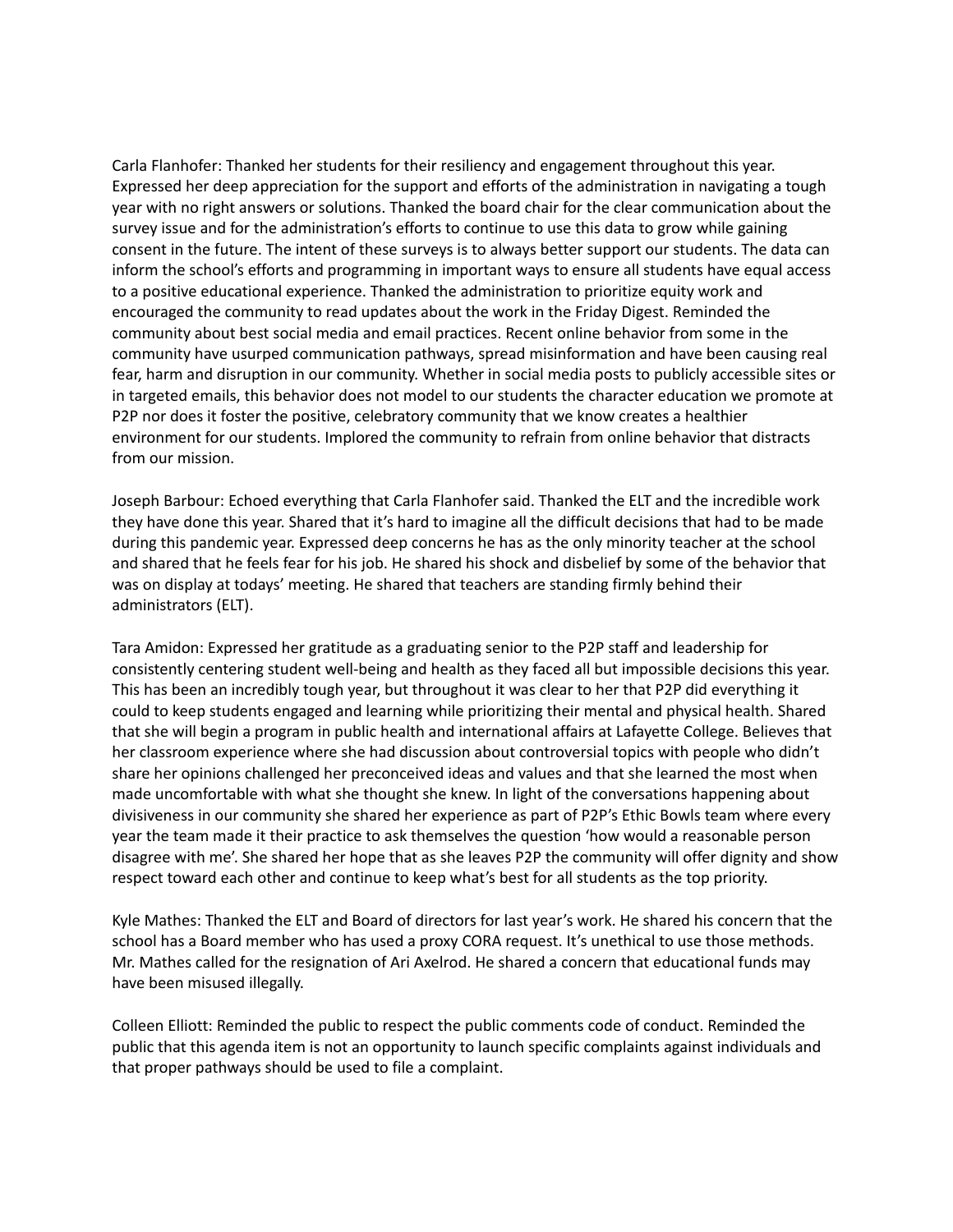Deanne Kasic: Shared that she is a parent of two P2P students. Her family has been part of P2P for 10 years and she has volunteered in the classroom and has served on various committees. She voiced her concerns for the entire P2P community including board members, staff and families and our students due to the harassing email which has been brought to light in previous comments. Feared that our school will not be able to move forward to rise above this incredibly challenging year if there is a member of our community stealing names and identities with the intent of harassing others and causing controversy in our school. Wanted everyone to be aware of the situation and its negative impacts on our board, our staff and students.

## **4. Board Member Concerns**

Colleen Elliott: Gave a background on why this agenda item is currently on the agenda (it's in our bylaws). Good working practice is that board member concerns be shared around specific agenda items. It was requested that the item be added to the agenda. However it was used in a previous meeting and created a 'gotcha' moment which is not best working practice.

# **Motion to waive this agenda item from this meeting, Thomas Willetto Second: Eveline Grady**

Discussion:

- Attention to detail is commendable, but this item does not best serve our school.
- It lacks transparency.
- Creates unproductive 'gotcha' situations.

#### **Motion was approved: 5-0-1**

| Yay                                                                                                                         | <b>Abstain</b> | Nay                |
|-----------------------------------------------------------------------------------------------------------------------------|----------------|--------------------|
| <b>Heather Caruso</b><br><b>Colleen Elliott</b><br><b>Elizabeth Gable</b><br><b>Eveline Grady</b><br><b>Thomas Willetto</b> |                | <b>Ari Axelrod</b> |

#### **5. Celebrations/Kudos**

Thomas Willetto: Thanked Tracy Durland and her team for handling the massive testing schedule so competently. We saw the week filled with AP tests, CMAS tests and iready tests that required a lot of logistics. Well done!

Kelly Reeser: Kudos to Senor Barbour (Senor Bay) and the students in the Heritage speakers class who participated in the shadowbox display at the Museum of Boulder. The exhibit is a part of a larger project to showcase Latino culture in Boulder County. The shadow boxes in the exhibit were created by students from several Boulder Valley high schools with the intention of allowing young people to tell their perspectives through the use of artifacts and symbols. National College Decision Day was on May 1st. As of today, 110/136 of our seniors have committed to colleges/universities around the country and the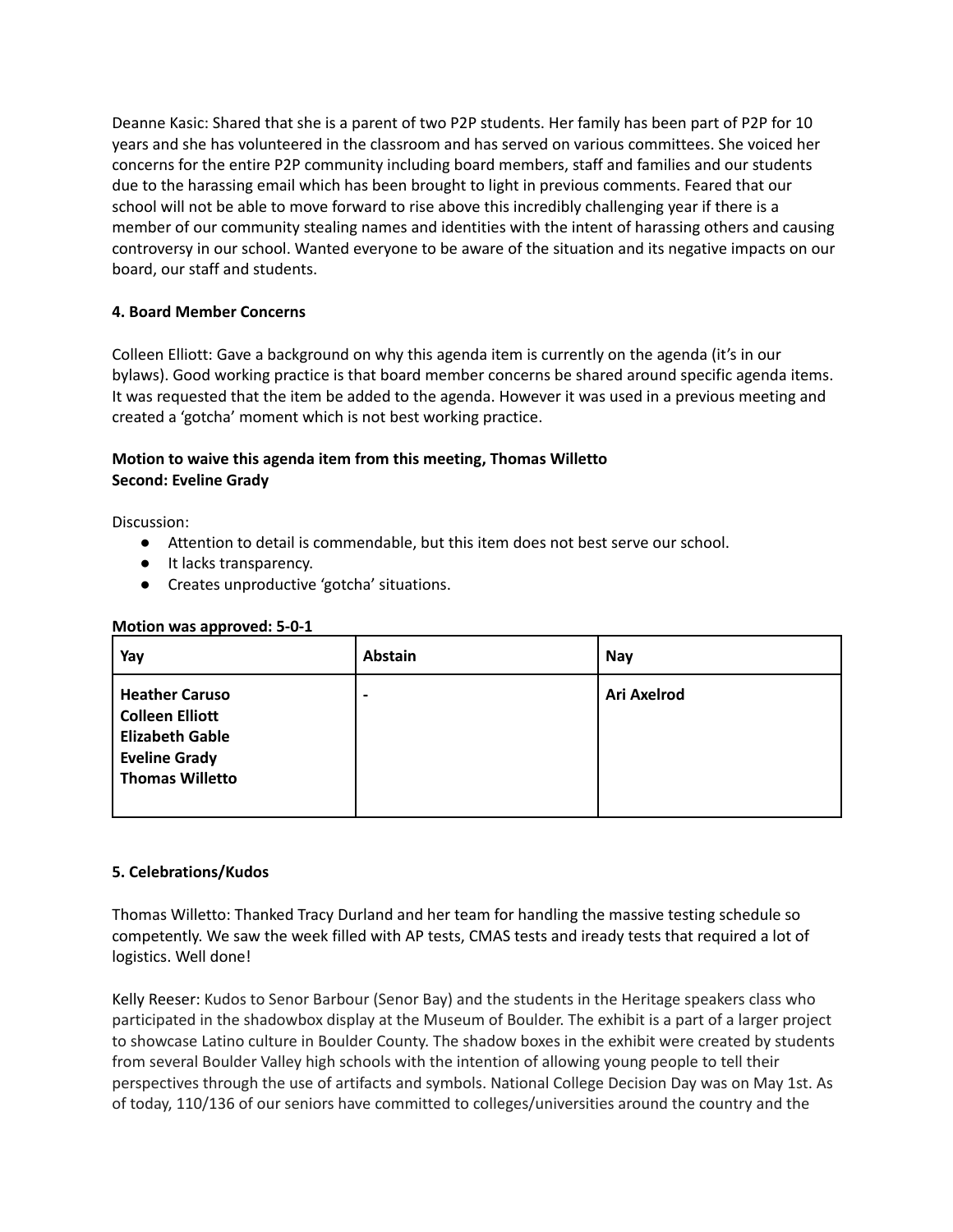world, and the others are in the process of making their plans. Congratulations and kudos to all our seniors for their accomplishments, and many thanks to the high school counseling staff and all the teachers who have supported them in their journeys! Encouraged everyone to check out the Puma Spotlight and the school's official Facebook page for many, many celebrations of accomplishments and kudos-worthy events that our students are participating in. There is lots to celebrate!

Sam Todd: Kudos to Kristianna Vedvik who juggles a multitude of responsibilities. The school's benefits specialist had a medical emergency and Kristianna filled in the gaps promptly. Our school received kudos from the League of Charter Schools for being recognized as a 10 top school in Colorado and also had nationwide recognition.

Colleen Elliott: Extended her thanks to all P2P staff for taking us to a place where we get recognized nationwide to be a top performing school, namely 2nd in Colorado and 114th in the country. That is something to be excited and proud about.

Melissa Christensen: Much gratitude for all of the parents/guardians who are consistently completing the Daily Health Screener, answering symptoms honestly (even when it usually has nothing to do with COVID), and keeping students home when there are questions. Thanks to all of their efforts, we've been able to maintain a highly consistent and uninterrupted learning experience for our elementary students, and are grateful for the efforts each day from families who have done a tremendous job of this throughout the year. Kudos to Terri Tarbutton, Amy Skinner, Louise Peng for their behind-the-scenes work to manage our school finances and record keeping. They are so helpful, responsive, and kind when assisting staff and families, and manage so many different tasks each day without notice.

Heather Caruso: Shared her gratitude for the transition night for Middle School students to High School. Our staff did an amazing job emphasizing the whole person in our students. Thanked the community for their involvement and for paying attention to board meetings.

Clara Quinlan: Kudos to our parent/guardian volunteers who provided staff snacks and bubbly drinks during Teacher Appreciation Week. The staff felt honored, and continues to be grateful for our families' support throughout this entire year. Kudos to the MS students for sharing their joy and curiosity for learning with us all, each day, whether learning in person or from home. From excited comments about studying black holes in math class to playing interactive classroom games in which in-person learners teamed up with at-home learners to battle for learning glory, our students remind us what makes our educational community so vibrant and unique.

Kyle Mathews: Thanked Karen Amidon, the high school student council, and the crew of high school staff chaperones for throwing a great socially distanced prom on Friday night at the Dove House in Lafayette. Thanks to Cindy Guajardo and Heather Bertarelli for also being there to take photos of our event. Kudos to Meghan Lukens, Joe Howard and Mary Campbell, grade level leaders for 9th-11th, for organizing grade level events including connection time, ice cream, and games on the north field after school. Thanked Tracy Durland and Traci Schoeneweis for working behind the scenes to help organize senior week and our events leading up to graduation on Friday, May 21st.

Eveline Grady: Thanked the Hiring team (HOD) for their continued efforts. They work countless hours behind the scenes to hire and attract the best professionals for our school.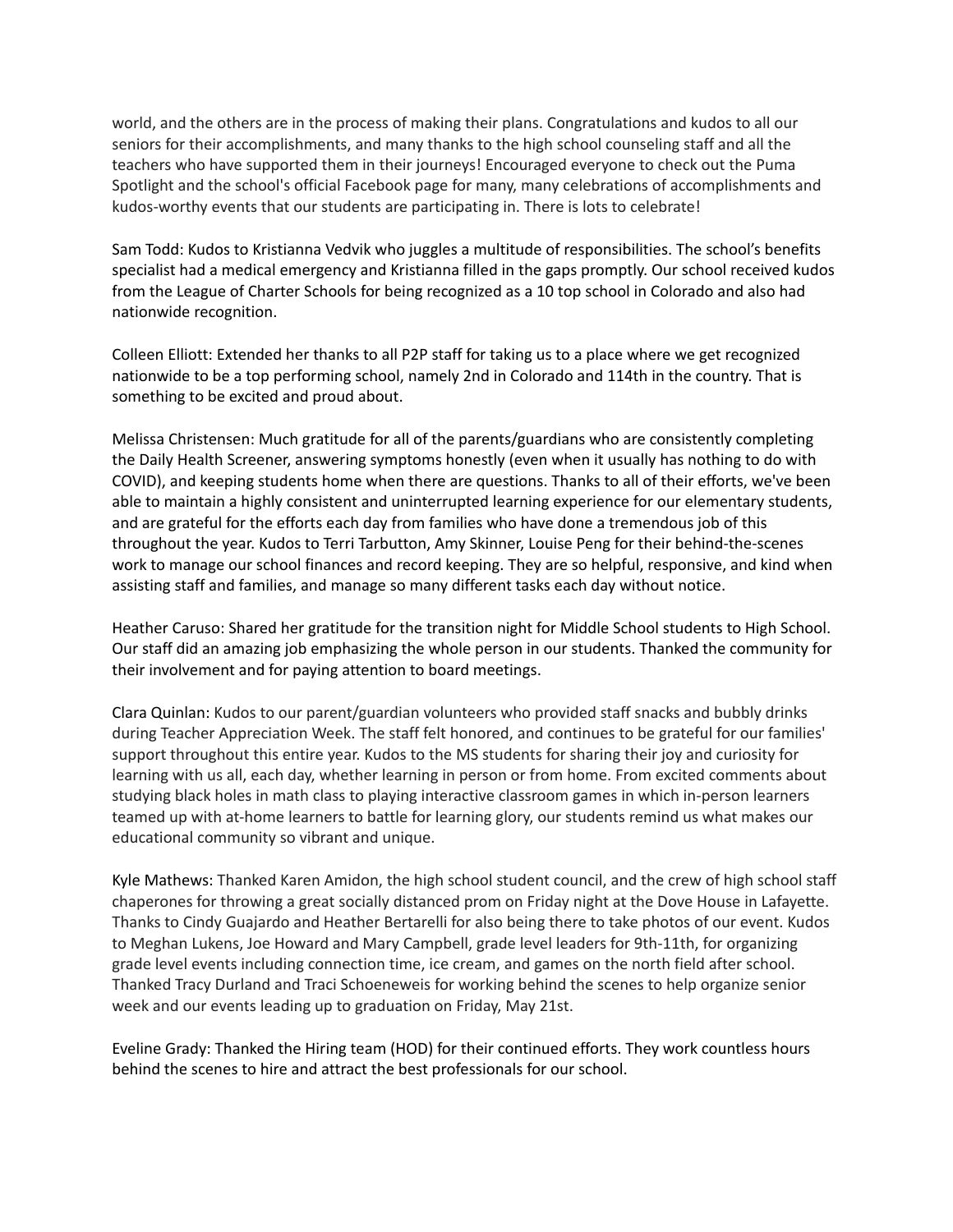Elizabeth Gable: Thanked Vicki Lundquist, our school's registrar and gatekeeper, who single handedly helps families with enrollment processes and many other questions they have.

#### **6. Graduation update**

Kyle Mathews gave an update around senior graduation. The graduation will be held on Friday, May 21 at Boulder Hecht Field from 7-8pm. Students can invite up to eight guests for the event. Mr. Mathews walked the board through all the senior events that will be occurring prior to graduation.

#### **7. Consultant Contracts**

**Motion to approve, ratify and confirm contracts with Amber Kim of Amber Kim consulting and Jaimee Miller an independent contractor that Sam Todd and Kelly Reeser have entered into, by Thomas Willetto**

#### **Second: Colleen Elliott**

Discussions:

- Having a back-up signer for signing contracts will be a good change.
- Amber Kim's work has grown over time, hence this motion is correcting that status.
- BVSDs contract policy differs from P2Ps.
- We should look at policy updates in the Fall.

#### **Motion was approved: 5-0-1**

| Yay                                                                                                                         | <b>Abstain</b> | <b>Nay</b>         |
|-----------------------------------------------------------------------------------------------------------------------------|----------------|--------------------|
| <b>Heather Caruso</b><br><b>Colleen Elliott</b><br><b>Elizabeth Gable</b><br><b>Eveline Grady</b><br><b>Thomas Willetto</b> |                | <b>Ari Axelrod</b> |

#### **8. Update on CORA issue**

Colleen Elliott gave an update on the CORA issue and walked the board through the CORA request sequence of events and explained that the school was faced to either go to court to file to withhold data or to reveal it.

- Ms. Axelrod, the CORA requester, agreed to receive aggregate data only.
- Ms. Axelrod has elevated the issue to the district.
- Ms. Reeser is in touch with the district. They are aware of the issue and the course correction on administering surveys. The district has been appreciative of this.
- There is no need for a follow-up vote as the issue has become moot.

#### **9. Q3 Financial Report & Year-End Financial Projections**

(written report submitted)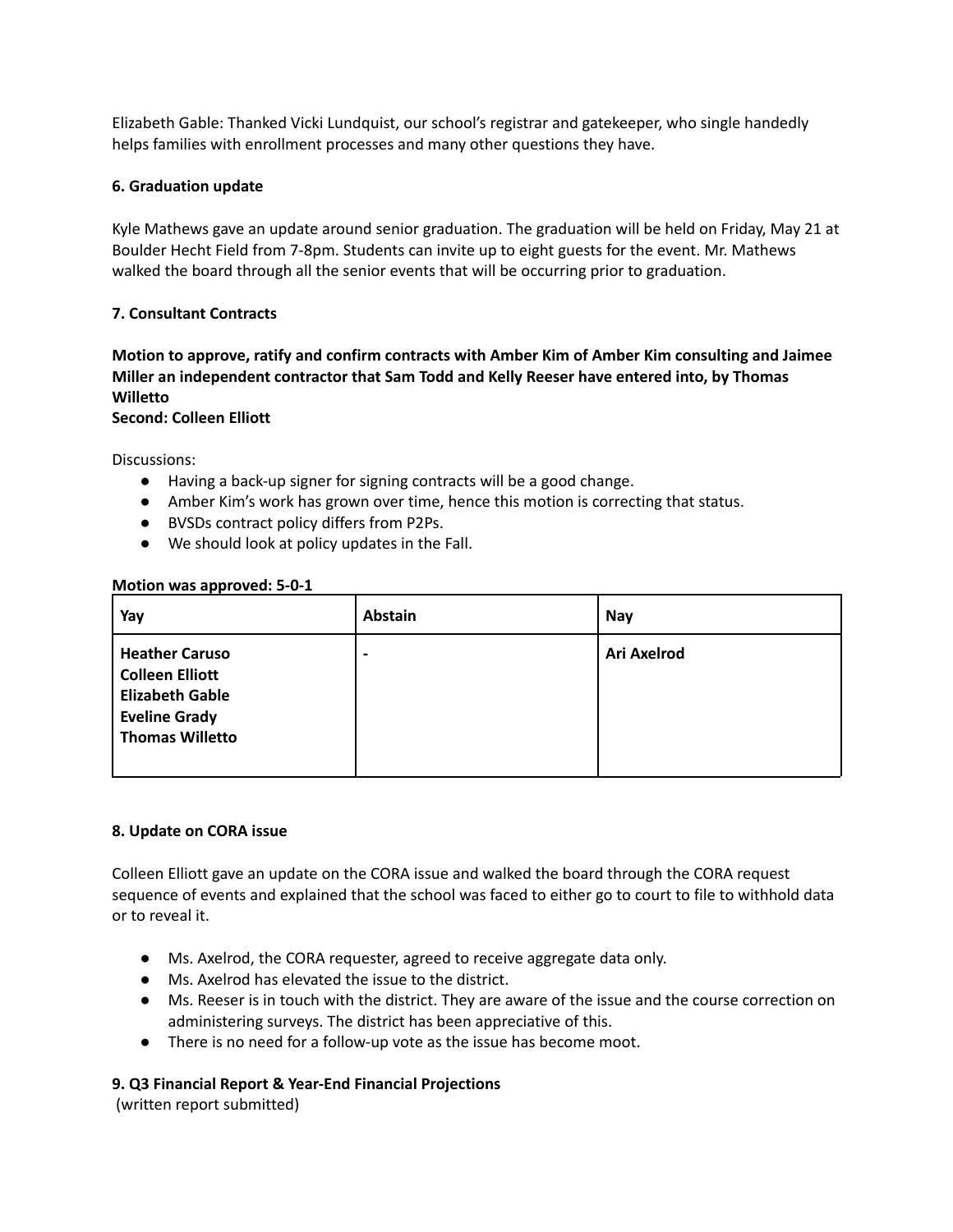Sam Todd walked the board through his written report:

#### **Q3 2020-21 Financial Reports**

#### **General Fund 11**

- YTD revenues came in at \$13.6 million, or 74% of budget at the end of Q3
- YTD expenses totaled \$11.6 million, or 64% of budget
- A surplus of \$477K was generated in Q3, bringing the YTD total to \$1.9 million
- The Fund 11 fund balance exceeded \$7.5 million at the end of Q3

#### **Food Services Fund 21**

- YTD revenues were \$74K, or 27% of budget at the end of Q3
- YTD expenses were \$239K, or 55% of budget
- A shortfall of \$54K was generated in Q3, bringing the YTD total to a \$96K loss
- The Fund 21 fund balance at the end of Q3 was (\$62K)

#### **Operations and Technology Fund 65**

- YTD revenues were \$1.1M, or 75% of budget at the end of Q3
- YTD expenses were \$1.2M, or 69% of budget
- A shortfall of \$95K was generated in Q3, bringing the YTD total to \$118K loss
- The Fund 65 fund balance at the end of Q3 was \$417K

#### **Projected Q4/End-of-Year 2020-21 Financial Results**

#### **General Fund 11**

- Total revenues and transferred-in net fundraising donations from Friends of P2P are projected to be \$18 million, or 98% of budget.

- Fundraising net revenues and A&A fees will come in below budget due to the COVID-19 pandemic
- Total expenditures are projected to be \$16.9 million, or 94% of budget.

- Instructional supply expenses and local program expenses are expected to come in much lower than budget due to the pandemic

- \$216K is projected to be transferred to food services due to the pandemic, to make up for lost revenue
- A budget surplus of \$933K is projected for the fiscal year after transfers
- The Fund 11 fund balance is projected to be \$6.6 million

#### **Food Service Fund 21**

- The program has only been offering food for pickup, and the cafeteria has been closed all year
- Total revenues are projected to be \$124K, or 44% of budget
- Total program expenses are projected to be \$340K, or 78% of budget
- All food services staff will continue to be paid through the end of the fiscal year
- A budget shortfall of about \$216K is projected for year-end
- The projected shortfall will be transferred-in from Fund 11
- The year-end fund balance is projected to be \$34K

#### **Operations & Technology Fund 65**

- Total revenues are projected to be \$1.5 million, or 100% of budget
- Total expenses are projected to be \$1.7M, or 93% of budget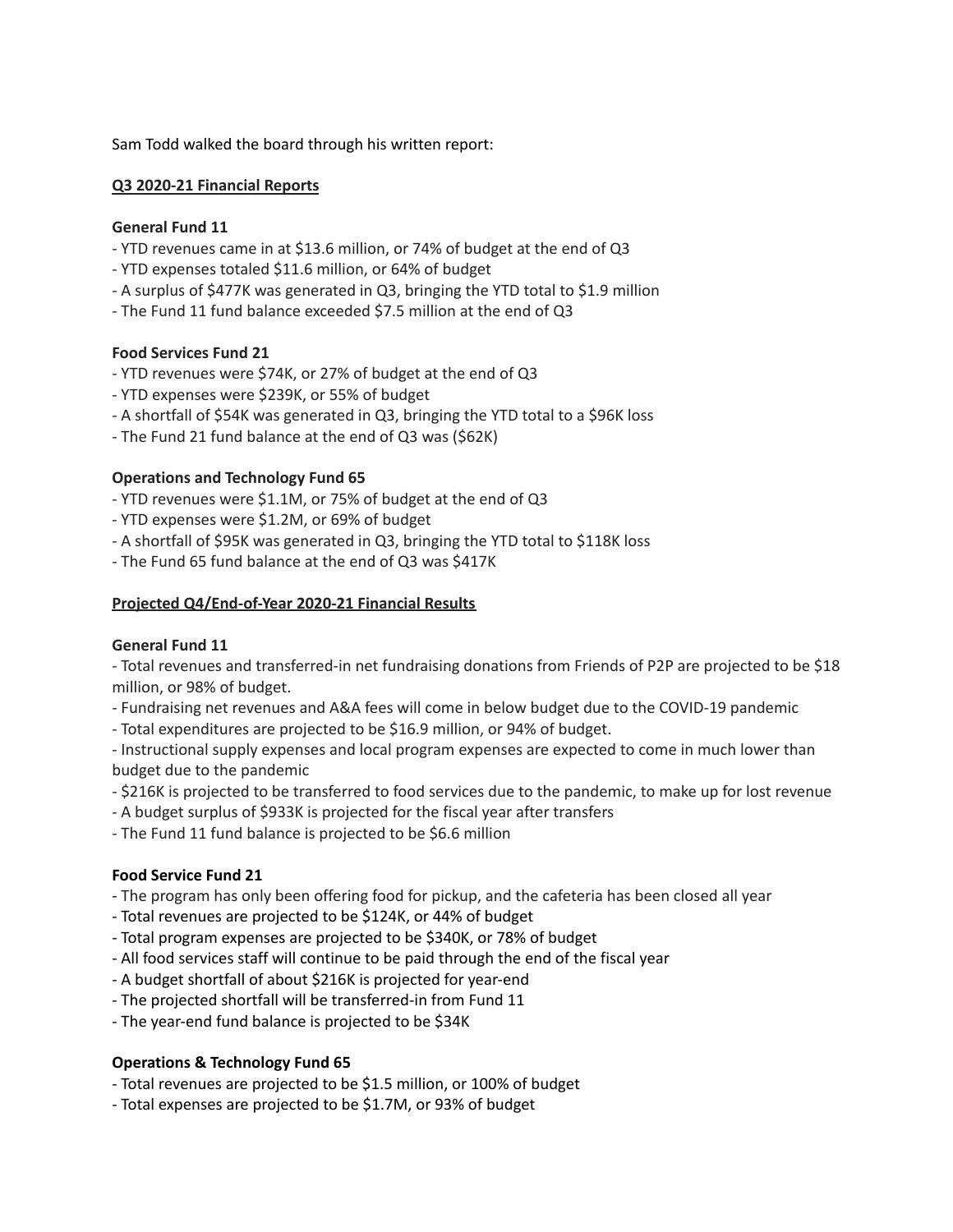- A budget shortfall of \$205K is projected for the fiscal year
- The ending fund balance is projected to be \$330K

#### No discussions

## **10. FBC Report, New Investment Option and 2021-22 Budget Recommendation**

(written report submitted)

Sam Todd reported that the FBC met and had discussions about investment options. Ben Mendenhall from COLOTRUST joined the FBC meeting to explain a new investment option at COLOTRUST called "EDGE". This new investment option will meet all Public Deposit Protection Act regulations and will generate higher interest earnings in the mid- to long-term than the existing "PLUS+" option that P2P currently utilizes. After hearing Mr. Mendenhall's presentation, the FBC discussed their comfort level with potentially moving some of P2P's \$6.5 million held in COLOTRUST's PLUS+ account to EDGE. The FBC agreed that keeping \$1.5 million in PLUS+ would meet any short-term emergency needs of the school based on past experience. In addition, the TABOR reserve will also remain in PLUS+ for liquidity purposes. The remaining financial reserves can be moved into EDGE to improve interest earnings.

## **Motion to approve the recommendation of the FBC as presented in the FBC report, retaining the TABOR reserve (currently \$588K), in addition to \$1.5 million of existing reserves in COLOTRUST PLUS+. The remaining financial reserves should be moved to a new COLOTRUST EDGE account, which would currently be \$4.48 million, by Thomas Willetto Second by Colleen Elliott**

Discussions:

- Smart to have a higher interest earning account.
- Appreciative of external FBC member's advice on this.

#### **The motion was approved: 6-0-0**

Sam Todd shared that the FBC recommends to approve the preliminary budget under the assumptions that we currently have. The updated preliminary budget was shared with the board. Sam Todd walked the bod through the preliminary budget's focus areas:

- It's a fiscally conservative budget
- Has focus on competitive salaries
- Academic programs and employee salaries are top priorities of the budget
- A new compensation system is being implemented for hourly support staff that includes
- new pay scales

# **Motion to approve the preliminarily budget 2021-22 as presented and reviewed, by Thomas Willetto Second Elizabeth Gable**

- Discussions ensued on a proposed amendment to the budget.
- Final budget comes in the Fall.
- We will pass a supplemental budget if there are changes.
- So far, assumptions we have made have been accurate.
- Amendment was withdrawn.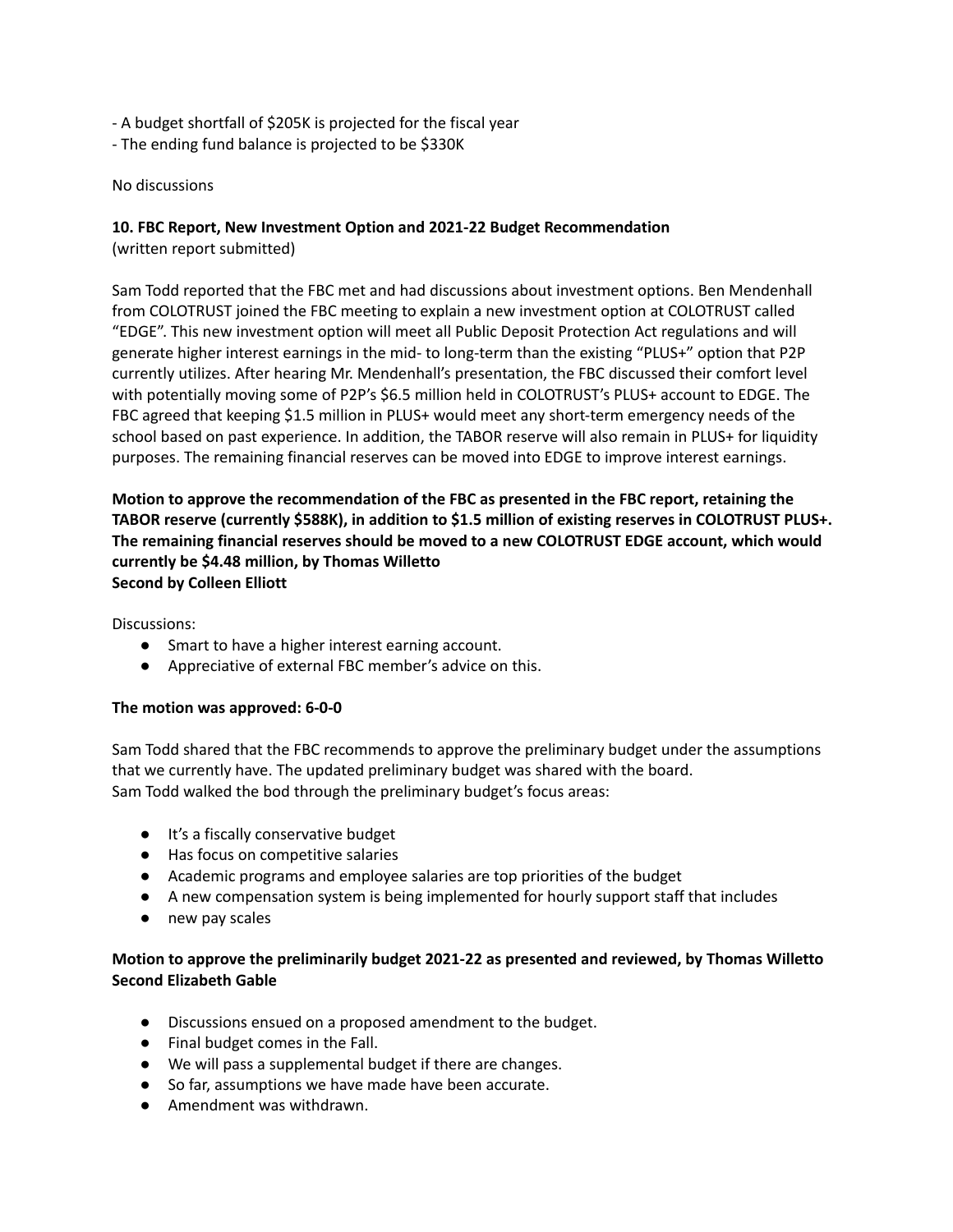## **Motion was approved: 5-0-0 (Heather Caruso lost connectivity during the vote and did not participate in the vote)**

| Yay                                                                                                               | <b>Abstain</b> | <b>Nay</b> |
|-------------------------------------------------------------------------------------------------------------------|----------------|------------|
| Ari Axelrod<br><b>Colleen Elliott</b><br><b>Elizabeth Gable</b><br><b>Eveline Grady</b><br><b>Thomas Willetto</b> |                |            |

## **11. HB-1295 Charter Schools Appeals Bill**

Sam Todd walked the board through the Bacon Bill (HB-1295). The bill is designed to lessen the power of charter schools and increase the power of school districts when it comes to matters of contract disputes. The bill would make it harder to challenge contractual issues. The Colorado League of Charter Schools is urging the charter community to take a position in opposition to this bill.

Discussions:

- BOD should make a resolution/statement to submit to the legislature.
- Could work with legal counsel to approve the resolution.
- Encouraged the community to sign up for League emails which provide links to address your legislators.
- Lobbying requirements need to be clarified.
- Friday Digest could be used to share information with our community.

# **12. Annual Meeting Presentation/Info**

Colleen Elliott: Each year in May the ELT and BOD share out an annual meeting presentation. It's required by our bylaws. Similar to last year the ELT and board have created a recorded session which is available online. The candidate Q&A panel is virtual again this year and will start at 7:30pm. Many thanks to the election committee for preparing for the Q&A panel, sifting through many questions and running the election.

#### **13. Adjourn Peak to Peak Board meeting 6:52pm**

**Motion to Adjourn:** Thomas Willetto **Seconded:** Elizabeth Gable

**The motion passed 6-0**